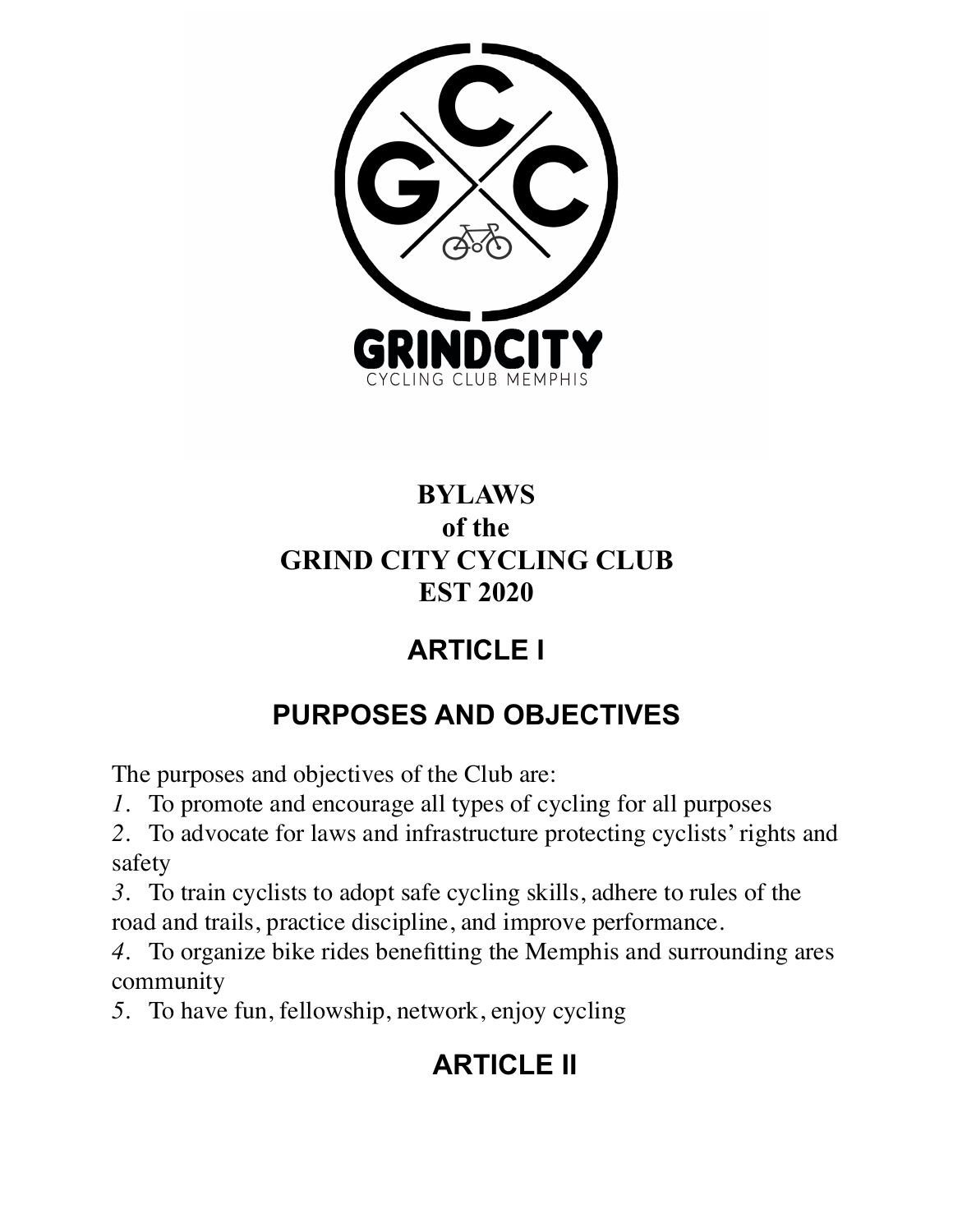### **MEMBERSHIP**

*1*. The GC3 is a volunteer group. Membership is open to all adults in the local community. To become a member one must complete a membership application and pay the appropriate annual dues for an individual

*2*. Memberships are annual, running from January 1 to December 31. Members joining the club mid-year will have their membership dues pro-rated on a quarterly basis.

*3*. Membership dues will be set on an annual basis at the December business meeting. If new rates are discussed , they will take effect each January 1. The schedule of dues will be posted to the club's website.

*4*. **Termination of Membership –** Any membership in the Club may be terminated by the Board of Directors for good cause. Termination of a membership may result from the failure or refusal of the member to comply with the Bylaws, or any act or failure to act by the member that, in the judgment of the Board of Directors, is harmful to the interests of the Club. A member shall be notified in writing of the cause for termination, and shall be given an opportunity to appeal via written response to the Board of Directors or an appearance at a meeting of the Board of Directors.

5. Mandatory for active members to participate in at least two(2) group rides a week, in which one is 30+ miles ride.

### **ARTICLE III**

### **GC3 PRINCIPLES**

#### **As a member of the Grind City Cycling Club, while riding my bicycle (in GC3 gear), with the group or alone, I agree to:**

*1*. Conduct myself in a positive professional manner when cycling and especially while wearing a GC3 kit.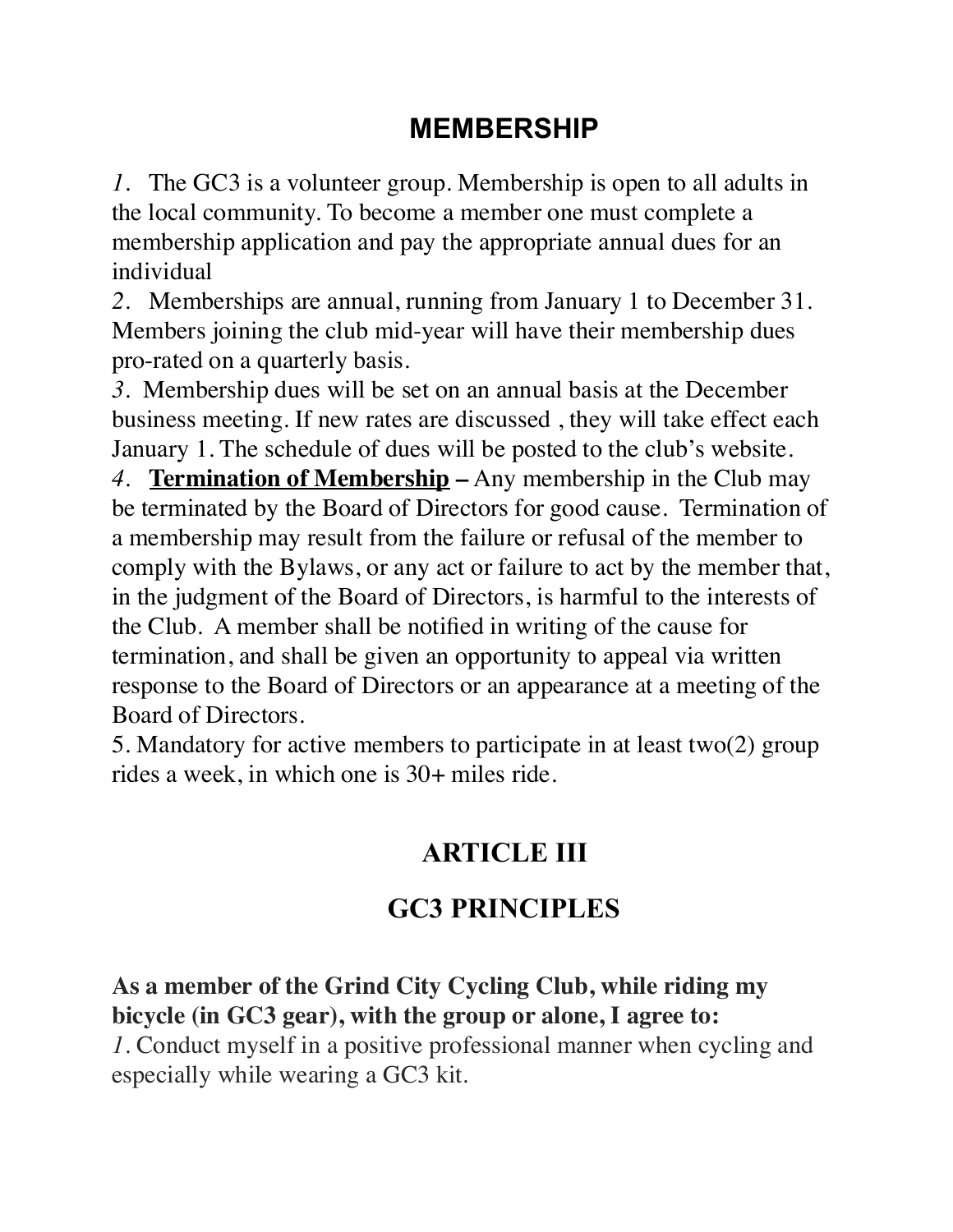*2***. Stop at red lights and traffic signs.** Obey all traffic laws. Execute all hand signals.

*3*. Maintain my bike in a safe mechanical condition and carry a spare tube, tire levers, and pump or CO2's.

*4*. Wear industry certified helmet at all times when riding.

*5*. Observe proper cycling etiquette and be courteous to fellow cyclists. Offer assistance to any cyclist in distress.

*6*. Call and point out road hazards: plates, rocks, sand, gravel, holes, and other road conditions for the rider behind you. Also call out car-back, car-up, car-passing, and walker-up when necessary. Be loud and clear in your directions.

*7*. Be courteous to motorists even in the aftermath of them displaying rude and inconsiderate behavior. Acknowledge considerate motorists by waving or by saying" Thanks".

## **ARTICLE IV**

## **GOVERNANCE**

*1*. The club will be governed by an **Executive Committee** that shall consist of all elected officers (President, Vice President, Chief of Staff, Treasurer) and any other members the officers may designate (when need for

additional assistance arises). The Executive committee shall be the governing body of the Club, make operational and policy decisions for the Club. It acts by majority vote. The Executive Committee shall be presided over by the President or his/her designee.

*2*. All officers and members of the Executive Committee must be club members in good standing.

*3*. **Elections** -- Elections of officers will be held during the club's annual business meeting in December. The President will request nominations for officers from club members in advance of the meeting. Voting will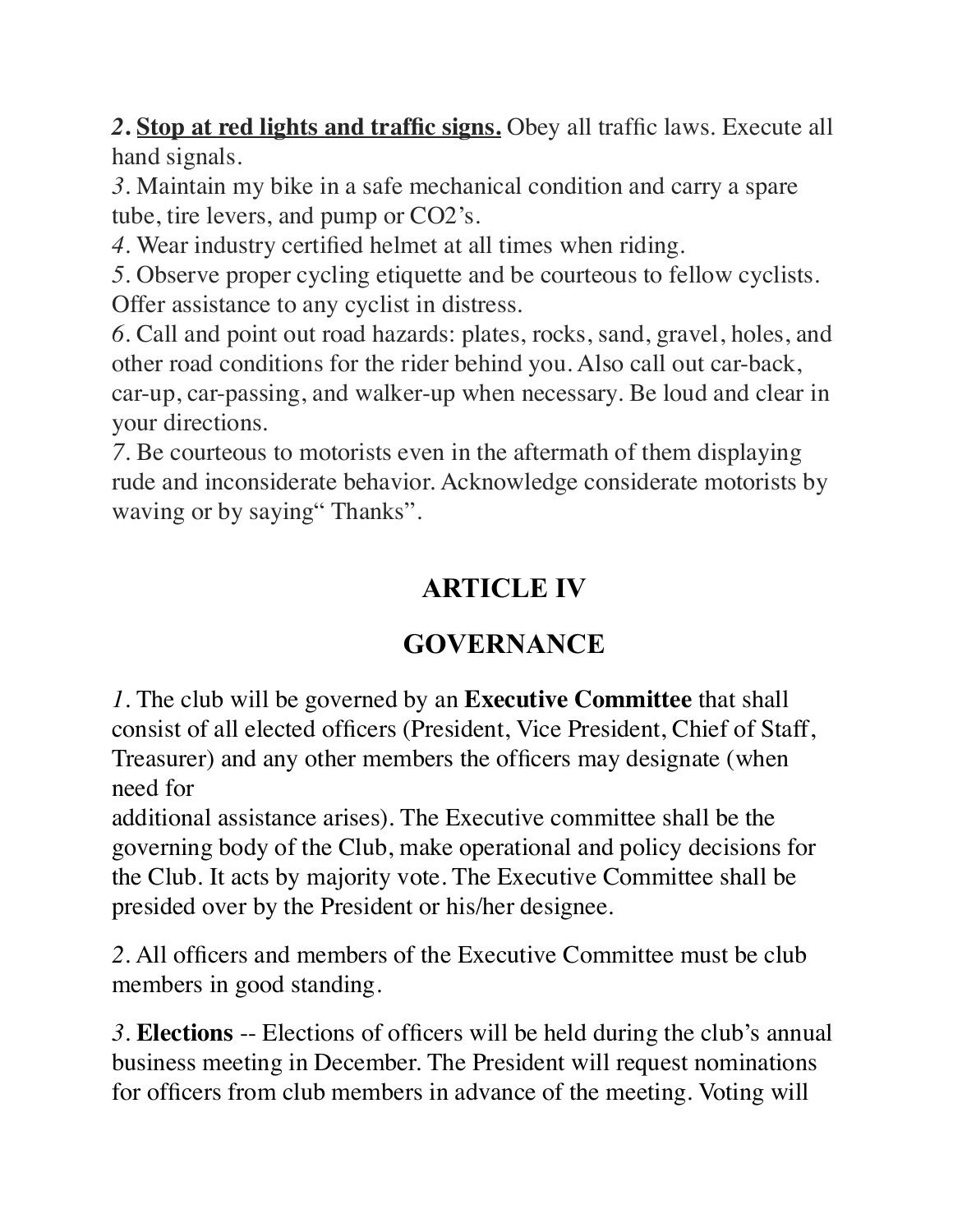take place at the meeting by a secret ballot of active club members ballot. Candidates for election can nominate themselves.

*4*. Officers will be elected to a two-year term of office. Officers may serve no more than four consecutive terms in any single office.

*5*. Duties of Officers / Executive Committee

**•The President** shall preside at meetings and perform the usual duties of a president. The president shall have the power to appoint members to the executive committee (when needed) and to remove a member or officer for just cause.

**The Vice President** shall assume the president's office and power in the absence of the president. The Vice President may oversee some specific phase of club activity to lessen the president's work.

**•The Chief of Staff** shall keep all record of meetings, conduct all correspondence, and issue any necessary notices to members.

▪The **Treasurer** shall keep all monies and pay all bills. The Treasurer will prepare and present a report of the club's finances at each annual business meeting.

▪Additionally, the **Executive Committee** shall insure that the legal affairs of the Club are in order and that it is adequately protected by liability insurance. Upon approval by the Executive Committee, issues of general interest to the Club may be voted upon by the general membership.

*6*. The Executive Committee shall meet at least once every quarter.

*7.* In the event an officer has to step down for some reason and cannot complete his/her term of service, the president, in consultation with the other officers, will appoint a temporary replacement from the club membership until the next annual election of officers at the business meeting in December.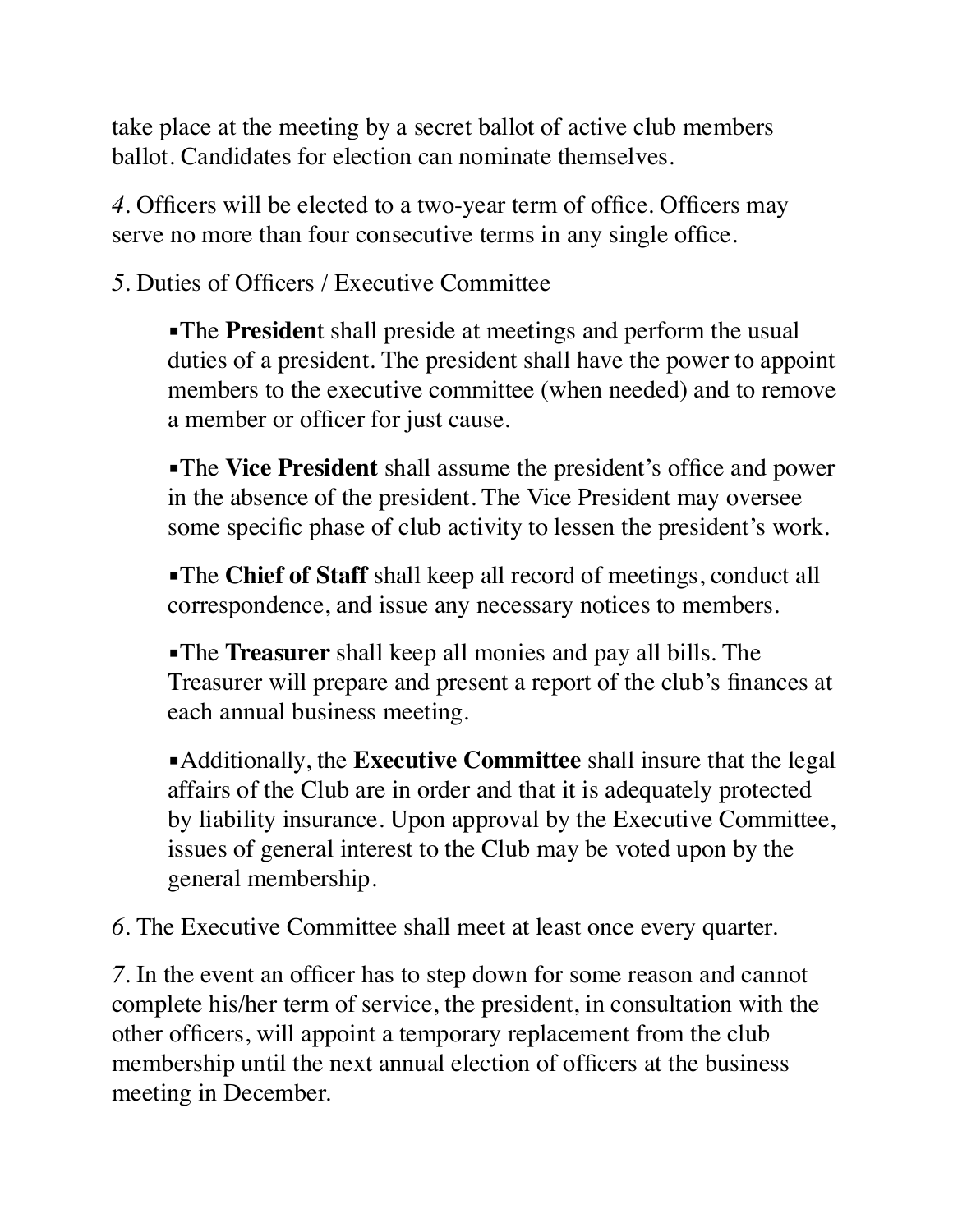#### **ARTICLE V**

#### **GENERAL CLUB MEETINGS**

*1*. GC3 shall hold an annual business meeting open to all club members each December. This meeting will include reports from officers on club activities, business, membership, finances, etc. Annual elections of club officers will also be held at this annual meeting. To allow for maximum participation, the date, time, and location of this meeting will be announced well in advance.

*2*. Any club officer or executive committee member can, when necessary, call additional meetings.

#### **ARTICLE VI**

#### **CLUB BANK ACCOUNT**

*1*. The club shall maintain a checking account at Regions bank. The account is to carry authorized signatures of the **Executive Committee**. *2*. All expenses shall be pre-approved by the President and Treasurer.

*3.* At the discretion of the executive committee, a savings account may be established in the same establishment as the checking account.

*4*. In the event of the club's dissolution, the highest remaining officer shall nominate a committee of a minimum of two people, but not to exceed three. Each committee member shall nominate three "not-forprofit" organizations of his or her choice. The nominations will be presented to the current membership for a vote. A money order or cashier's check will be issued to the elected organization equal to all remaining funds of GC3 after all outstanding accounts payable have been satisfied. The secretary and treasurer will then close the books as